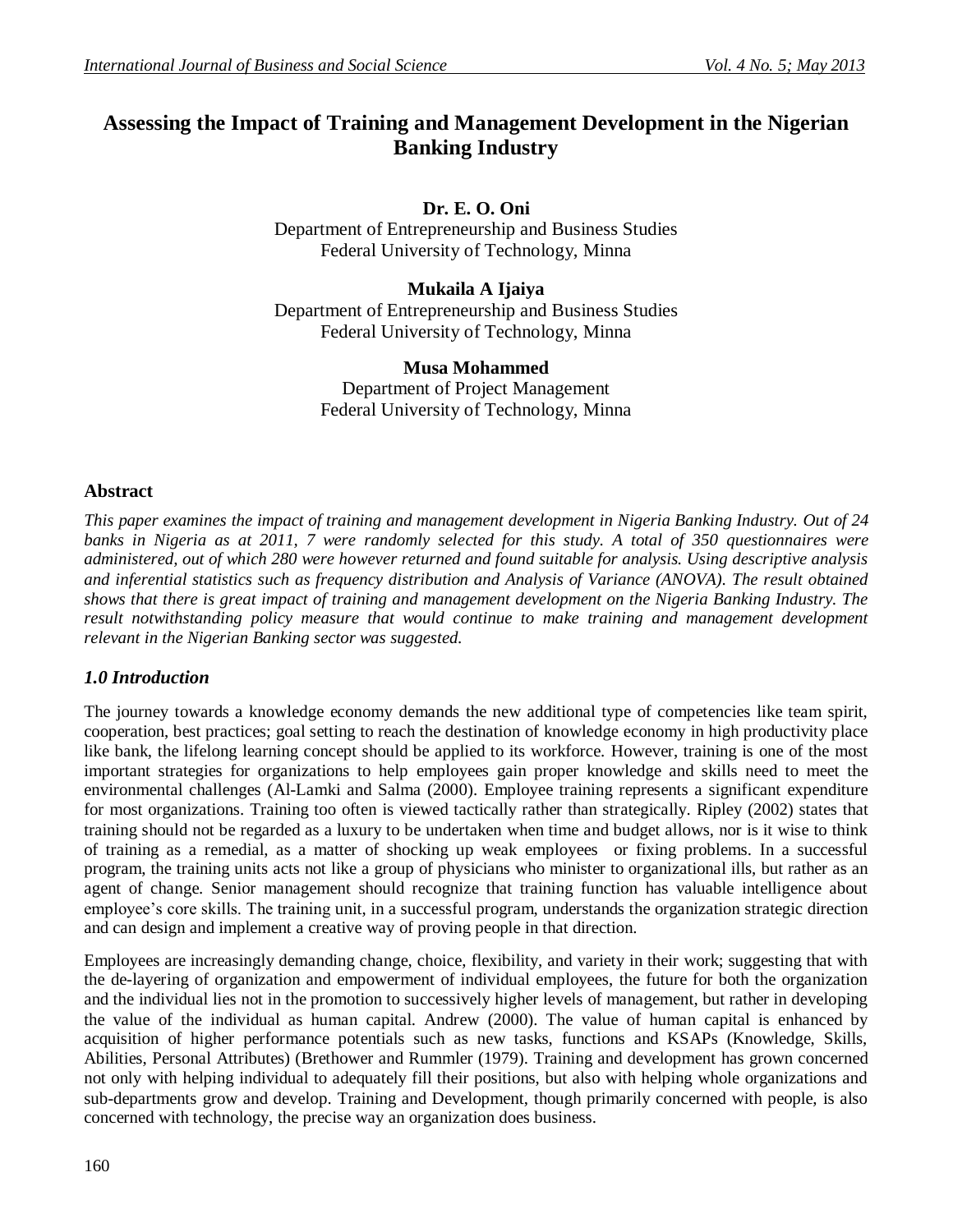Training is concerned with the meeting between two inputs to organizational effectiveness, that is, people and technology. Since an organization can rarely secure people who at the time of employment, total masters of their unique requirements, organization need a good training and development program. Training changes uninformed employees to informed employees; training changes un-skilled or semi-skilled workers into employees who can do their assigned tasks in the way the organization want them done; workers who do things in their right way. Isiaka,( 2011). There may be many reasons why banks invest in training and development for their employees. Therefore, these study focuses on the impact of training and development in the Nigerian Banking Industry. The rest of the paper is structured as follows, section two provides literature review, section three provides methodology and data source, section four present results and discussion while conclusion and recommendations are contains in the last section.

## *2.0 Literature Review*

Training is an organized programme designed to aid the employee"s performance through the imposition of job skills and knowledge. Failure of most organizations was attributed to lack of employee training and development, as the job remains boring to untrained personnel or employees. Development refers to teaching managers and professionals, the skills needed for both present and future jobs. Training and management development are therefore a mixture of activities aimed at improving the performance of personnel in organizations for the attainment of continuous improvement in productivity. Related to this is the concept of training and the concept of management development which is contain in the next section.

### **2.1 Concept of Training**

Training is an important concept in improving the organization productivity. The more organizations seek excellence, the more employees" training and development become imminent. Training is usually aimed at solving significant problems as we are suppose to use it as a key requirement for ensuring that any training which takes place is based on proper analysis of its contribution to the effectiveness and efficiency of an organization Isika,( 2011).

Nwanchukwu (1998) sees training as organizational effort aimed at helping an employee to acquire basic skills required for the efficient execution of the function for which it was hired. Cascio and Silbey (1979) in his contribution sees training as consisting of planned programs designed to improved performance at individual, group and/or organizational levels. To Cascio, (2002) improved performance in turn, implies that there have been measurable changes in knowledge, skills, attitude and/or social behavior. According to Aina (1992), he sees training as the acquisition of the technology which permits employee to perform according to standard. He then sees training as an experience, a discipline as a systematic action which causes people to acquire new skills and knowledge and predetermined behaviours. Banjoko (1996) in his own view, training is an organized procedure by which people learn knowledge or skills for a definite purpose. That is, it is a process for equipping the employee particularly the non-managerial employees with specific skills. DeCenzo and Robbins (1996) reinterate that, training is a learning experience in that it seeks a relative permanent change in an individual that will improve the ability to perform a job. They typically say training can involve the change of skills, knowledge, attitudes or behavior. To them, it may mean changing what employees know, how they work, or their interaction with their co-workers or supervisors. DeCenzo and Robbins (1996) see training as more present day oriented, its focus is on individual current job, enhancing those specific skills and abilities to immediately perform their jobs. Dessler et.al (1999) opines that training is the process of teaching employees the knowledge or skills they need to better perform their current jobs.

That is training help employees meet the goals of the company as well as their own goals. Dessler (2000) in another view indicates that training refers to the method used in given new or present employees the skills they need to perform their jobs. Riyaz (2004), reiterate that training is "any procedure initiated by an organization to foster learning among organizational members". Mathis and Jackson (2000) see training as "a process whereby people acquire capabilities to aid in the achievement of organizational goals". In a related work, Stone (2002) sees training as a "typically emphasize immediate improvement in job performance via the procurement of specific skills".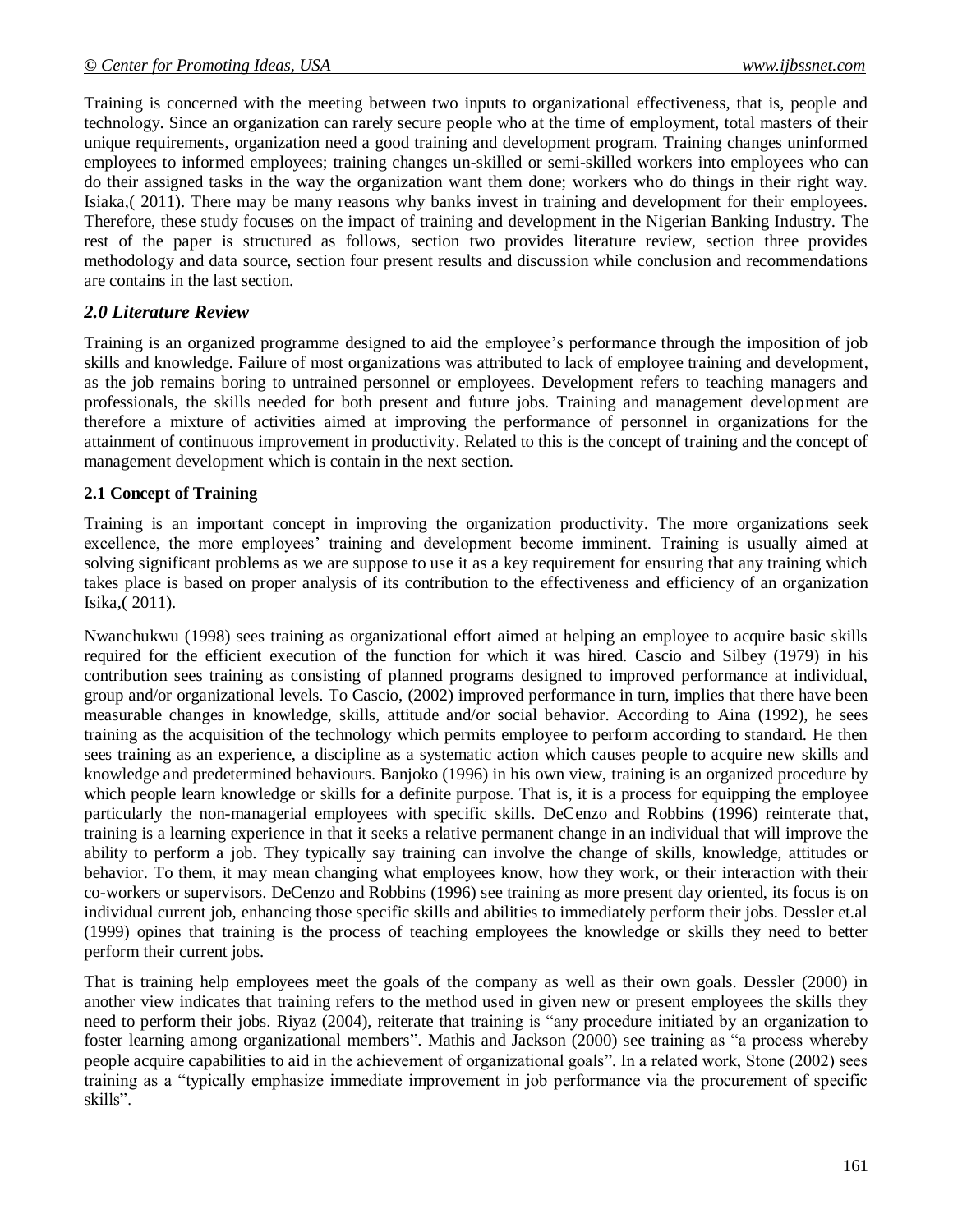# **2.2 Concept of Management Development**

Management development is self development. Management development is concerned with developing the skill of the manager over his or her carrier with the firm. Management development is a dynamic process, and ideas and practices are constantly being challenged. It is only continually rethinking and re-examining management development, provision that standard can be maintained (Isiaka, 2011).

According to Bankajo (1996), "Development" in relation to the process of helping managerial employees who perform non routine job to improve their management administrative and decision-making abilities and competence. Watad (1999) opines that, management development contributes to business success by helping the organization to grow the managers it requires to meet its present and future needs. It improves managers" performances, gives them development opportunities and provides for management succession. Aina (1992) in his contribution simply takes development as concerned with preparing the employee so that they can move with the organization as it develops changes and grows.

Nwachukwu (1987) reiterates that management development is a process that gets an employee ready for a rise in the organizational hierarchy. What Nwachukwu (1987) terms a rise is simply promotion? Here it should be noted that promotion gives a sense of self-fulfillment and its denial especially when one think one merit it, deflects one"s ego. Every organization should identify and encourage employees who have the potential to contribute their quota in the organization and society as a whole. The implication of Nwachukwu"s assertion is that no organization can continue to survive and grow in our dynamic environments that forget to develop its managerial cadre. According to Udayam (1996), development refers to teaching managers and professionals, the skills needed for both present and future jobs.

Employee development according to DeCenzo and Robbins (1996) by design is future-oriented and more concerned with education than employee training. By education we mean that employee development activities attempt to instill sound reasoning processes, to enhance one"s ability to understand and interpret knowledge, rather than imparting a body of fact"s or teaching a specific set of motor skills. They therefore, see development as focusing more on the employee"s personal growth.

Successful employees prepared for position of greater responsibility must have analytical human, conceptual, and specialized skills. They should be able to think and understand. Training per se, cannot overcome an individual"s in ability to understand cause and effect relationships, or think logically. As a result, DeCenzo and Robbins (1996), suggest that employee development be permanently an education process rather than a training process.

Management development is divided into two parts- on-the-job and off-the-job. On-the-job is the development of a manager's ability that takes place on-the-job. Common approaches for the on-the-job are coaching; mentoring; job creation; and job instruction techniques (JIT). Off-the-job takes place outside the normal working post. Common off-the-job approaches include sensitivity training; transactional analysis; lectures; and simulation exercise.

One critical component of employee development considered by DeCenzo and Robbins (1996) is that, all employees, at no matter what level can be developed. To them, historically, development was reserved for potential management personnel. Although it is critical for individual to be trained on specific skills related to managing like planning, organizing, leading, controlling and decision making. Time has taught us that these skills are also needed by non-management personnel. The use of work teams, reductions in supervisory roles allowing workers to participate in the goals of their jobs, and a greater emphasis on quality and customers, have change the way developing employee skill is viewed. Accordingly, organizations now require new employee skill, knowledge and abilities.

# *3.0 Methodology and data source*

A well-structured questionnaire was used to collect the primary data from the employees of the selected banks. Secondary data were sourced from published material such as journals and books. Simple random sampling techniques were used in selecting the respondents. In the study a research instrument was developed, protested and validated.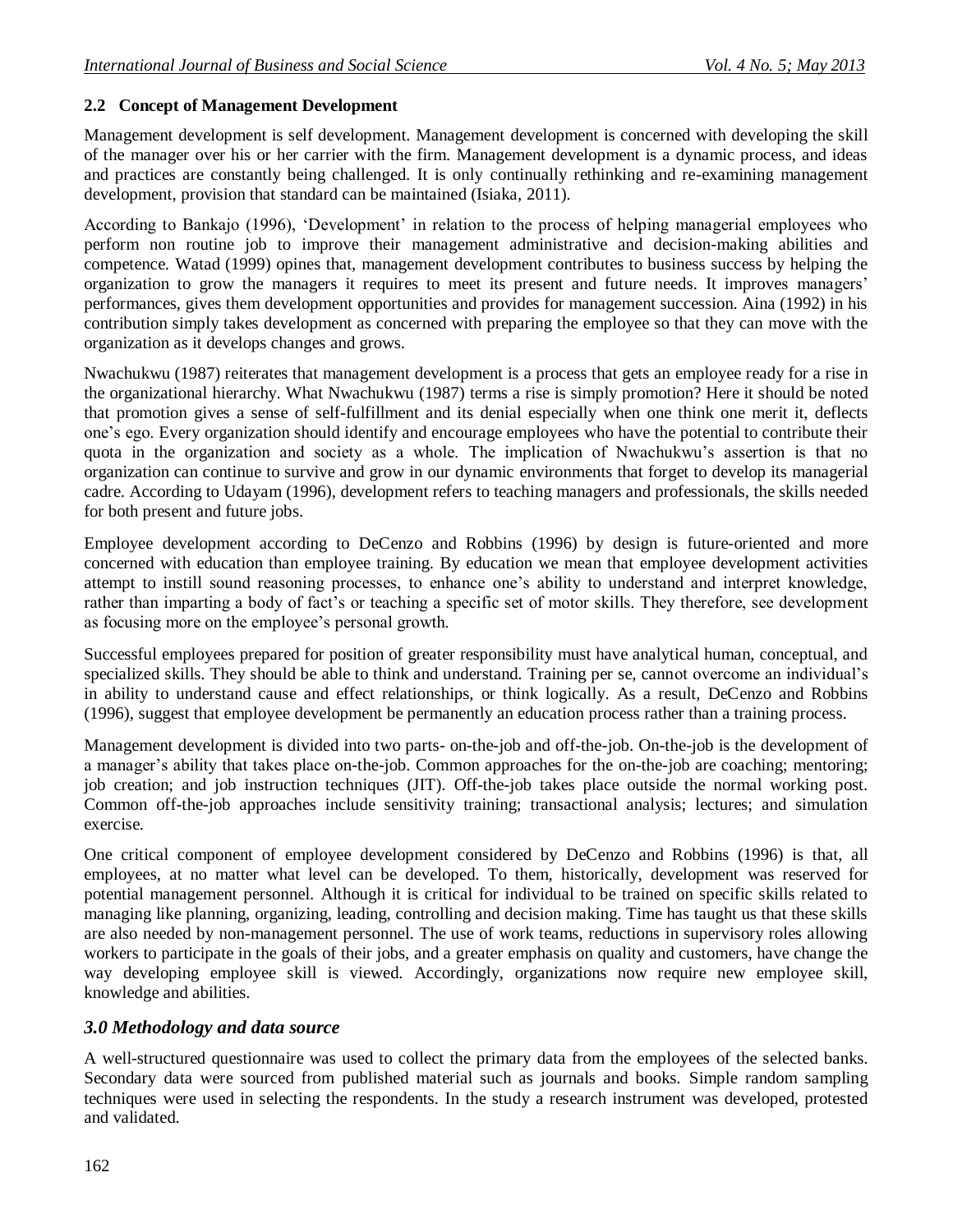It was used to assess the impacts of training and management development in an organization particularly in the banking industry. Total sample size for this study is 350 respondents, out of which 280 were however, completed, returned and found suitable for analysis.

Data are presented in the form of table showing frequencies and percentages. Following each table is the descriptive analysis of the findings. Data gathered from the questionnaire were analyzed using frequency distribution and analysis of variance (ANOVA).

The statements of hypothesis for the study are as follows:

Ho: Training and management development does not have impact in the banking industry.

HI: Training and management development give positive impact on the growth of banking industry.

## *4.0 Results and Discussion*

The results of this study are presented in this section. It presents the frequencies as were applicable to the various section of the data obtained through the questionnaire.

#### **4.1** Respondents **Background**

Table I to VII showed the distribution of respondents, background information by the banks, names of bank, department, position (rank) and length of service.

Table I, shows the distribution of the respondent by banks.

| Bank              | Frequency | %     | Validity |
|-------------------|-----------|-------|----------|
| <b>First Bank</b> | 44.6      | 16.4  | 16.4     |
| <b>Union Bank</b> | 48        | 17.1  | 17.1     |
| U.B.A             | 47        | 16.8  | 16.8     |
| Diamond           | 44        | 15.7  | 15.7     |
| Access            | 49        | 17.5  | 17.5     |
| Eko Bank          | 29        | 10.4  | 10.4     |
| First Inland Bank | 17        | 6.07  | 6.07     |
| Total             | 280       | 100.0 |          |

### **Table 1: Response Rate Distribution by Bank**

Source: Research survey, 2011.

Table II, show the distribution of respondents by departments in the bank.

### **Table 2: Distribution of Respondents by Departments in Banks**

| Department                      | Frequency      | Percent % | Valid % | Cumulative % |
|---------------------------------|----------------|-----------|---------|--------------|
| Cash                            | 70             | 25        | 25      | 25           |
| <b>Customer Service</b>         | 36             | 12.8      | 12.8    | 38.1         |
| Infotech                        | 6              | 2.1       | 2.1     | 40.2         |
| Operation                       | 88             | 31.3      | 31.3    | 71.5         |
| Chequing                        | 3              | 1.1       | 1.1     | 72.6         |
| Teller                          | 5              | 1.8       | 1.8     | 74.4         |
| <b>Transaction Service Unit</b> | 8              | 2.8       | 2.8     | 77.2         |
| Clearing                        | 18             | 6.4       | 6.4     | 83.6         |
| <b>Technical Service</b>        | 9              | 3.2       | 3.2     | 86.8         |
| <b>Retailing Marketing</b>      | 35             | 12.5      | 12.5    | 99.3         |
| Audit & Complaint               | $\overline{2}$ | 0.7       | 0.7     | 100          |
| Total                           | 280            | 100       | 100     |              |

Source: Survey 2011.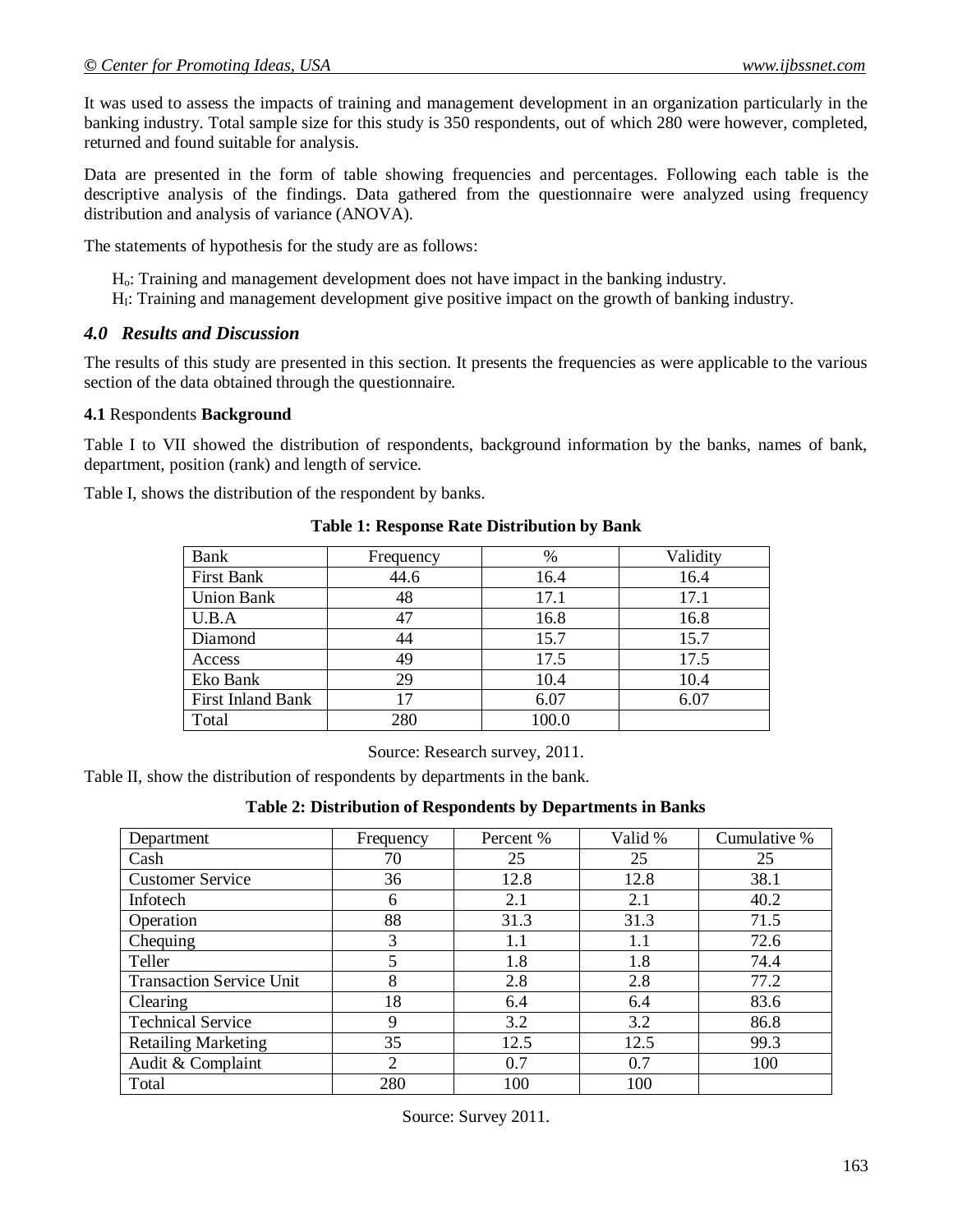| Gender | Frequency | Percent %  | Valid %    | Cumulative % |
|--------|-----------|------------|------------|--------------|
| Male   | .60       | 57<br>. .  | 57<br>JI.L | . .          |
| Female | 120       | 42.<br>-C) | 42.9       | 100          |
| Total  | 280       | 100        | 100        |              |

### **Table 3: Gender of the Respondents**

#### Sources: Survey 2011.

Table III, shows that out of the 280 respondents, 160 (57.1%) are males while 120 (42.9%) are females, which means we have more male respondents than female.

| Age             | Frequency | Percent % | Valid % | Cumulative % |
|-----------------|-----------|-----------|---------|--------------|
| $20 - 30$ years | 188       |           | 67.     |              |
| $31 - 40$ years | 80        | 28.5      | 28.5    | 95.7         |
| $41 - 50$ years |           |           | 4.      | 00           |
| Total           | 280       |           |         |              |

#### **Table 4: Ages of the Respondents**

#### Source: Survey 2011.

Table IV, indicate that out of 280 respondents 188 (67.1%) are within the range of 20-30 yrs; 80 (28.5%) are within the range of 41-50 years.

| Position (Rank)   | Frequency | Percent % | Valid % | Cumulative % |
|-------------------|-----------|-----------|---------|--------------|
| Top level Mgt.    |           | l.43      | 1.43    |              |
| Middle level Mgt. | 50        | 53.6      | 53.6    |              |
| Supervisory       | 84        | 30        | 30      |              |
| Others            | 42        |           |         |              |
| Total             | 280       | 100       | 100     |              |

#### **Table 5: Position (Rank) of the Respondents**

#### Source: Survey 2011

Table V, shows the position of the respondents, 150 (53.6%) of the respondents are middle level management staff. This indicates that the remaining 84 (30.0%) are the supervisory staff.

#### **Table 6: Educational Qualification of the Respondents**

| Qualification      | Frequency | $\%$  | Valid % | Cumulative % |
|--------------------|-----------|-------|---------|--------------|
| <b>OND</b>         | 53        | 18.9  | 18.9    | 18.9         |
| <b>B.SC/BA/HND</b> | 185       | 66.07 | 66.07   |              |
| M.SC/M.A/MPA       | 39        | 13.9  | 13.9    | 98.9         |
| Ph.D               |           | 0.71  | 0.71    | 99.6         |
| Others             |           | 0.36  | 0.36    | 100          |
| Total              | 280       | 100   | 100     |              |

#### Source: Survey 2011

Table VI, shows the educational qualification of the respondents, which indicate that out of 280 respondents, 185 (66.02%) have at least first degree or HND.

| Years in the Bank | Frequency | $\%$ | Valid % | Cumulative % |
|-------------------|-----------|------|---------|--------------|
| Less than 1 yr    |           | ∩∩   |         |              |
| $-5$ vrs          | 17        |      |         | 64.3         |
| 5 yrs and above   | 100       | າະ   | つぐ      | 100          |
| Total             | 280       | .00  |         |              |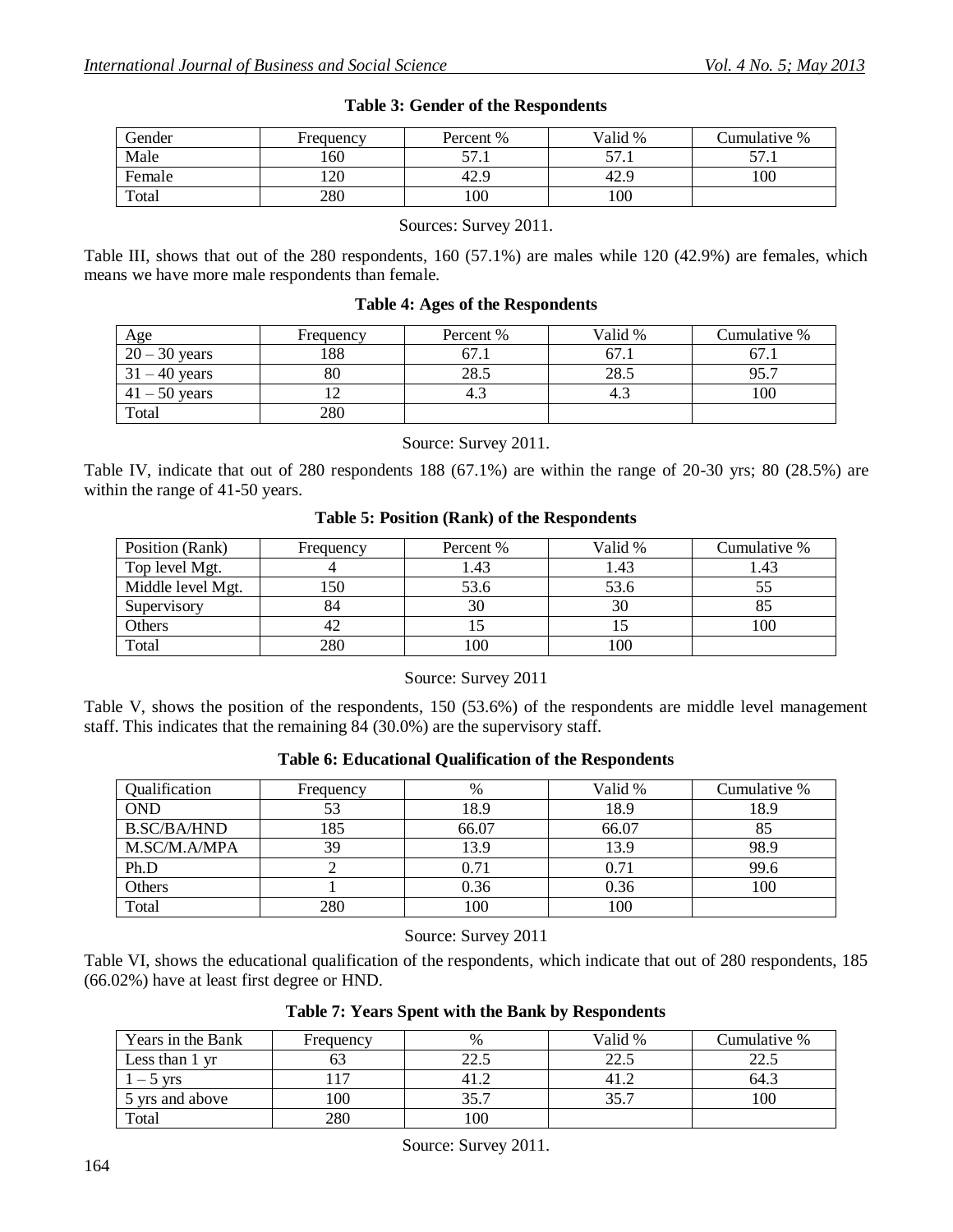Table VII, indicates the year spent in the bank by the respondents. The experience here is that out of 280 respondents, 117 (41.8%) have spent between 1 year to 5 years with the bank. 100 (35.7%) have also spent between 5 years and above.

### **Hypothesis Testing**

Hypothesis 1:  $H_0$  says training and management does not have impact in the banking industry.

The evidence on this is shown in table 9, and documentary evidence from the selected banks, that training and management development have positive impact in the banking industry.

The F-value calculated 7.212 is greater than the table value of 2.12 at (0.05 level of freedom).

The ANOVA test result reveals that training and management development have positive impact in the banking industry.

Hypothesis  $2: H<sub>I</sub>:$ 

Training and management development give positive impact on the growth of banking industry. The descriptive statistics in table 9, established that training and development have positive impact on the growth of banking industry on the following area: productivity, new technology, staff request, new hire request, moral duty, and responding to skills deficiencies.

| Table 8: ANOVA Table on training and management development as important factors |  |  |
|----------------------------------------------------------------------------------|--|--|
|                                                                                  |  |  |

|               | Sum of square | DF  | Mean square |       | Significant |
|---------------|---------------|-----|-------------|-------|-------------|
| Between group | 56.163        |     | 8.023       | 7.312 | 0.000       |
| Within group  | 222.819       | 203 | .087        |       |             |
| Total         | 278.982       | 210 |             |       |             |

Sources: Survey 2011.

Significant at 0.05

Degree of freedom is calculated as follows;

Total  $(211-1) = 210$ , between groups  $(8-1) = 7$ , within groups  $(210-7) = 203$ 

The F-value is calculated by dividing the between groups mean square (8.023) by the within groups mean square  $(1.087)$  i.e.  $8.023/1.087 = 7.381$ 

When inspecting a table of F-distribution, we look up degrees in the numerator (here is 70 and denominator (203) then find the value as 2.01 table value.

#### **Table 9: What impact does training and management development has in your Bank? Productivity, New Technology, Staff Request, New Hire Request, Moral Duty, and Respondent to skills deficiency.**

|                |     | Productivity |     | <b>New</b><br>Technology |     | <b>Staff Request</b> |     | New Hire<br>Request |     | <b>Moral Duty</b> | Skill Def. | Response to |
|----------------|-----|--------------|-----|--------------------------|-----|----------------------|-----|---------------------|-----|-------------------|------------|-------------|
|                |     |              | F   |                          |     |                      | F   |                     | F   |                   |            |             |
| N <sub>O</sub> |     | 2.5          |     | 1.8                      | 22  | 7.8                  |     | 3.9                 |     | 2.8               |            | 2.5         |
| <b>YES</b>     | 273 | 97.5         | 275 | 98.2                     | 258 | 92.2                 | 269 | 96.1                | 272 | 97.2              | 273        | 97.5        |
| Total          | 280 | 100.5        | 280 |                          | 280 |                      | 280 |                     | 280 |                   | 280        |             |

#### Key:  $F = \text{frequency } P = \text{percentage } %$ Sources: Survey 2011.

The above are ranked as follows:

|                  |                 | , uovic ure rumieco uo romo moi      |       |
|------------------|-----------------|--------------------------------------|-------|
| $\mathbf{1}$ .   | 1 <sup>st</sup> | New Technology                       | 98.2% |
|                  | 2. $2^{nd}$     | Productivity                         | 97.5% |
|                  | 3. $3^{rd}$     | Respondent to Skill Deficiency 97.5% |       |
| $\overline{4}$ . | 4 <sup>th</sup> | <b>Moral Duty</b>                    | 97.2% |
|                  | 5. $5^{th}$     | New Hire Request                     | 96.1% |
| 6.               | 6 <sup>th</sup> | <b>Staff Request</b>                 | 92.2% |